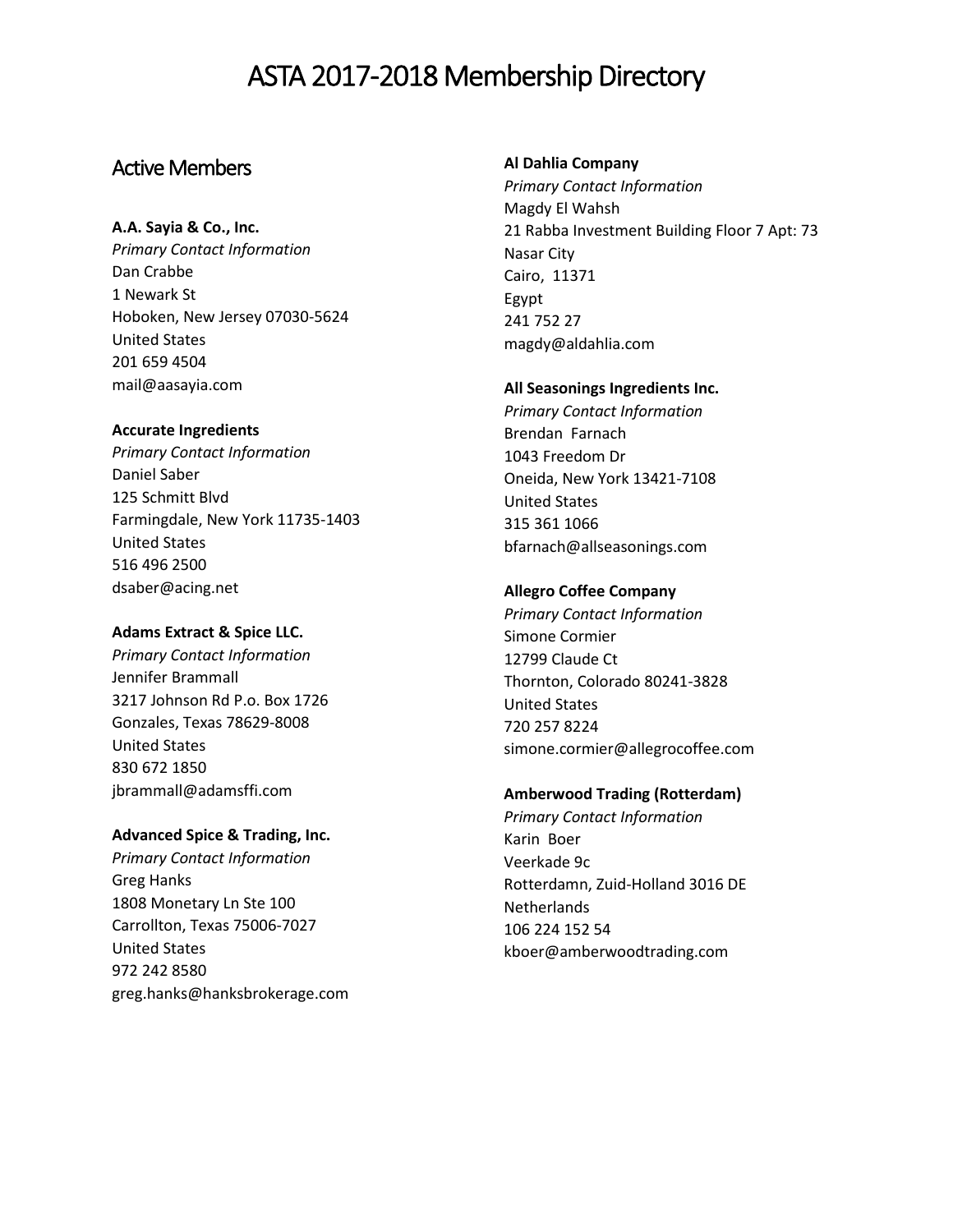#### **Archer Daniels Midland Co./ WILD Flavors, Inc.**

*Primary Contact Information* Kris DeMoss 1261 Pacific Ave Erlanger, Kentucky 41018-1260 United States kris.demoss@adm.com

#### **Arcotrade**

*Primary Contact Information* Houssam Shalaby 4 Mahamed Mazloum Street Cairo, 11511 Egypt 223 938 089 houssamshalaby@yahoo.com

#### **Asenzya, Inc.**

*Primary Contact Information* Greg Gamble 7616 S 6th St P.o. Box 109 Oak Creek, Wisconsin 53154-2020 United States 414 764 8803 greg.gamble@asenzya.com

# **AVT McCormick Ingredients, Pvt., Ltd**

*Primary Contact Information* Sushama Srikandath Plot# 225/1A 5-7 Kaipoorikkara Marampilly PO, South Vazhakulam Aluva, Cochin, Kerala 683107 India 989 517 7511 sushama\_srikandath@avtspice.com

#### **B&G Foods**

*Primary Contact Information* Martin Schoch 4 Gatehall Dr Parsippany, New Jersey 07054-4518 United States mschoch@BGfoods.com

# **BDS Natural Products**

*Primary Contact Information* David Solomon 1902 E Dominguez St Carson, California 90810-1002 United States 310 707 9977 dsolomon@bdsnatural.com

### **Belmar A.S.**

*Primary Contact Information* Nitsa Kapanciogullari Akdeniz Cad. 1/803 Pasaport Izmir, 35210 Turkey 232 483 6915 export@belmar.com.tr

#### **Bolner's Fiesta Products, Inc.**

*Primary Contact Information* Timothy Bolner 426 Menchaca St San Antonio, Texas 78207-1230 United States 210 734 6404 timbolner@fiestaspices.com

#### **BSA Inc.**

*Primary Contact Information* Nathalie Rivard 6005 Couture Blvd. SAINT-LEONARD, Quebec H1P 3E1 Canada 514 852 2719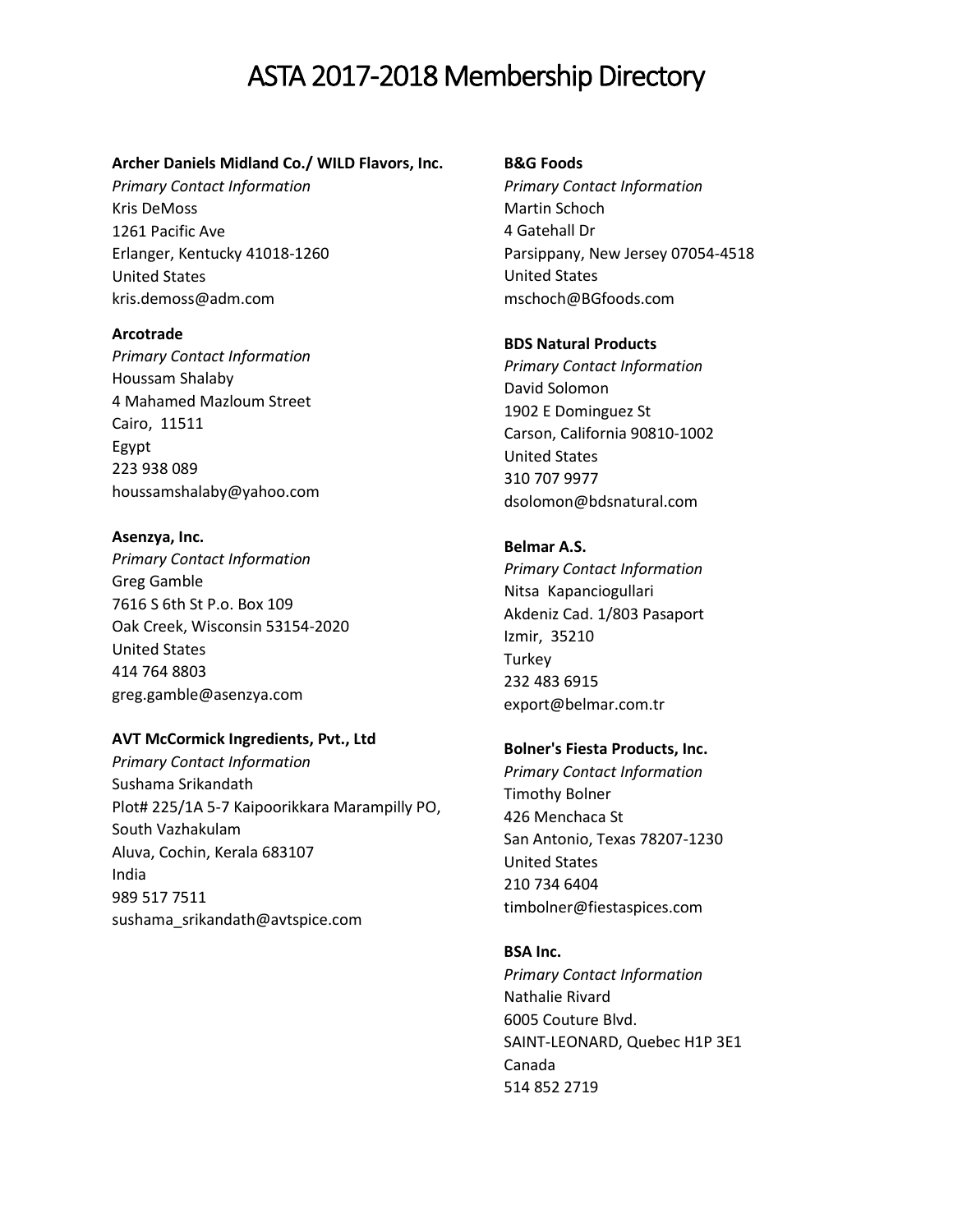# nrivard@bsa.ca

# **Buchanan Trading Inc.**

*Primary Contact Information* Holly Buchanan 930 The East Mall 3rd Fl Toronto, Ontario M9B 6J9 Canada 416 232 2393 holly@buchanantrading.ca

# **C.F. Sauer Company; The**

*Primary Contact Information* Russell Masters 2000 W Broad St Richmond, Virginia 23220-2000 United States 864 288 3211 rmasters@cfsauer.com

### **Cannamela Divisione Di Bonomelli S.R.I.**

*Primary Contact Information* Roger Clarke Ozzao Dell'Emilis Bologna, 40064 United States roger.g.clarke@btinternet.com

#### **Castella Imports, Inc.**

*Primary Contact Information* Gina Berezny 60 Davids Dr Hauppauge, New York 11788-2041 United States 631 231 5500 gberezny@castella.com

# **Catz International B.V.**

*Primary Contact Information* Henk Moerman Post Office Box 180 Rotterdam, 3000 AD **Netherlands** 

104 113 440 tropical@catz.nl

# **CBI**

*Primary Contact Information* Lisa Knight 507 Executive Campus Dr Ste 120 Westerville, Ohio 43082-9340 United States 443 610 0225 lknight@cbi-global.com

# **Cell Foods Inc.**

*Primary Contact Information* Gaspare Colletti 21a Aviation POINTE-CLAIRE, Quebec H9R 4Z2 Canada 514 428 8778 GColletti@cellfoods.com

#### **Champon & Yung, Inc.**

*Primary Contact Information* Jensen Yung 239 Route 22 East Green Brook, New Jersey 8812 United States 732 968 3800 sale@champonyung.com

### **Chesapeake Spice Co. LLC**

*Primary Contact Information* David Lessans 4613 Mercedes Dr Belcamp, Maryland 21017-1224 United States 410 272 6100 lessansd@cspice.net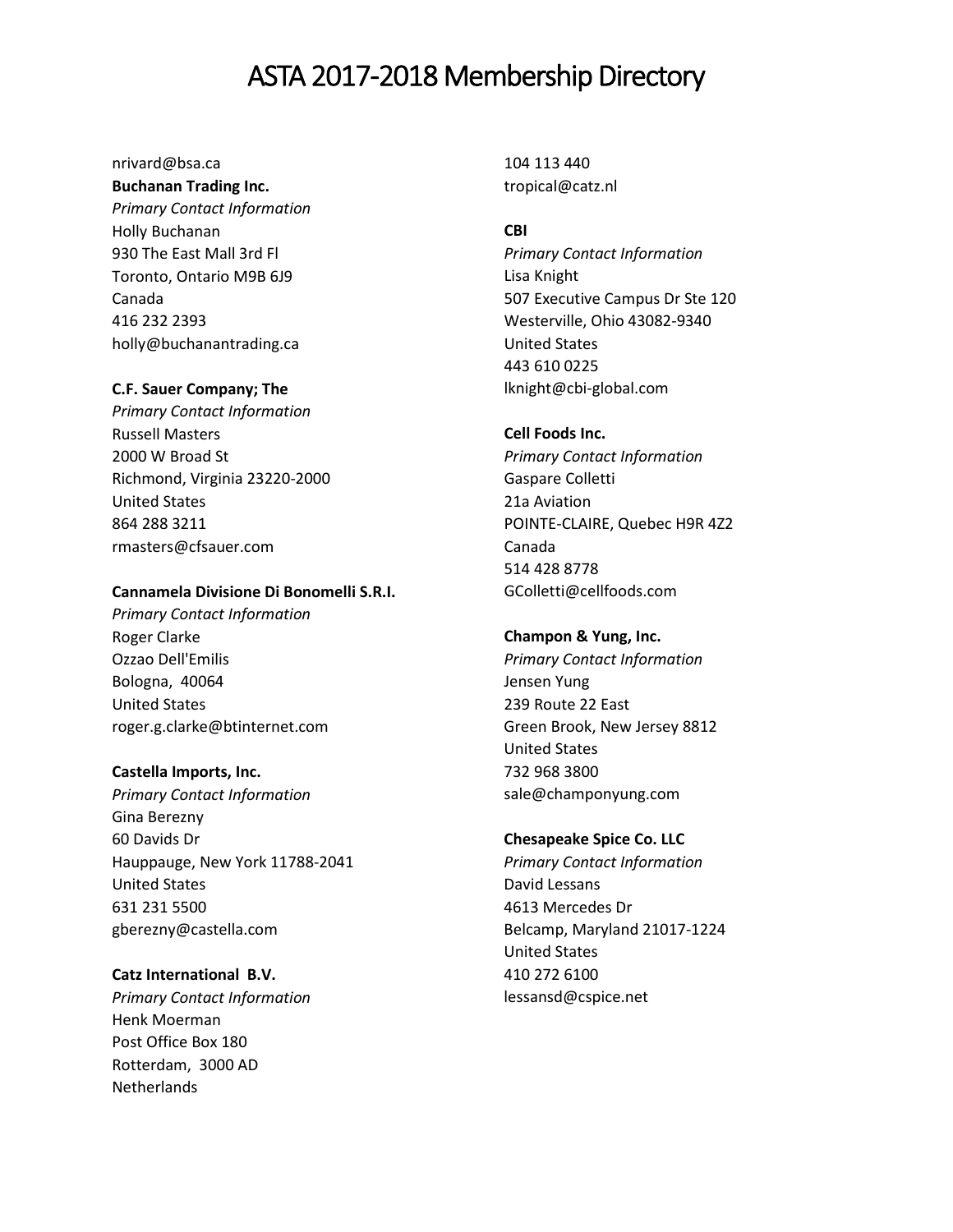# **CM Spice LLC**

*Primary Contact Information* Jerry Tombokan 5001 Hadley Rd S Plainfield, New Jersey 07080-1128 United States 908 755 5343 jerry@cmspice.com

# **Coreimex Representacoes Ltda.**

*Primary Contact Information* Juliano Camara Avenida Eusébio De Queiroz 2752 Sala: 07/C3 Eusébio, Ceará 61760-000 Brazil julianocamara@coreimex.com

# **Culinary Farms, Inc.**

*Primary Contact Information* Kirk Bewley 1244 E Beamer St Woodland, California 95776-6002 United States 916 375 3000 kbewley@culinaryfarms.com

# **Deep South Blenders, Inc.**

*Primary Contact Information* Jennifer Barron Po Box 752 Metairie, Louisiana 70004-0752 United States 504 733 3751 JBarron@deepsouthblenders.com

# **Diversified Foods & Seasonings**

*Primary Contact Information* Dwayne Eymard 1404 Greengate Drive Suite 300 Covington, Louisiana 70433 United States

985 609 3656 deymard@diversified-foods.com

# **Ecumexa - Compean**

*Primary Contact Information* Federico Compean EJE 126 no. 201 Zona Industrial Rural San Luis Potosi , 78395 Mexico 818 185 0451 federico@ecumexa.com

# **Egintex Co.**

*Primary Contact Information* Sarah Younes 6, Talaat Harb STR. Alexandria, 12345 Egypt 203 486 4125 Sarah.younes@egintex.com

# **Filipi Co Herbs & Spices**

*Primary Contact Information* Filip Gjoka Factory Ish-Zona Industriale, Sanxhak, Lac Lac Sanxhak, Lezhë 4703 Albani filip.gjoka@gmail.com

# **FRIDAL**

*Primary Contact Information* Fouad Tarek Abou Bakr Area 13 Second Industrial Zone Giza, 12111 Egypt 2 582 6247 r.kholy@fridalegypt.com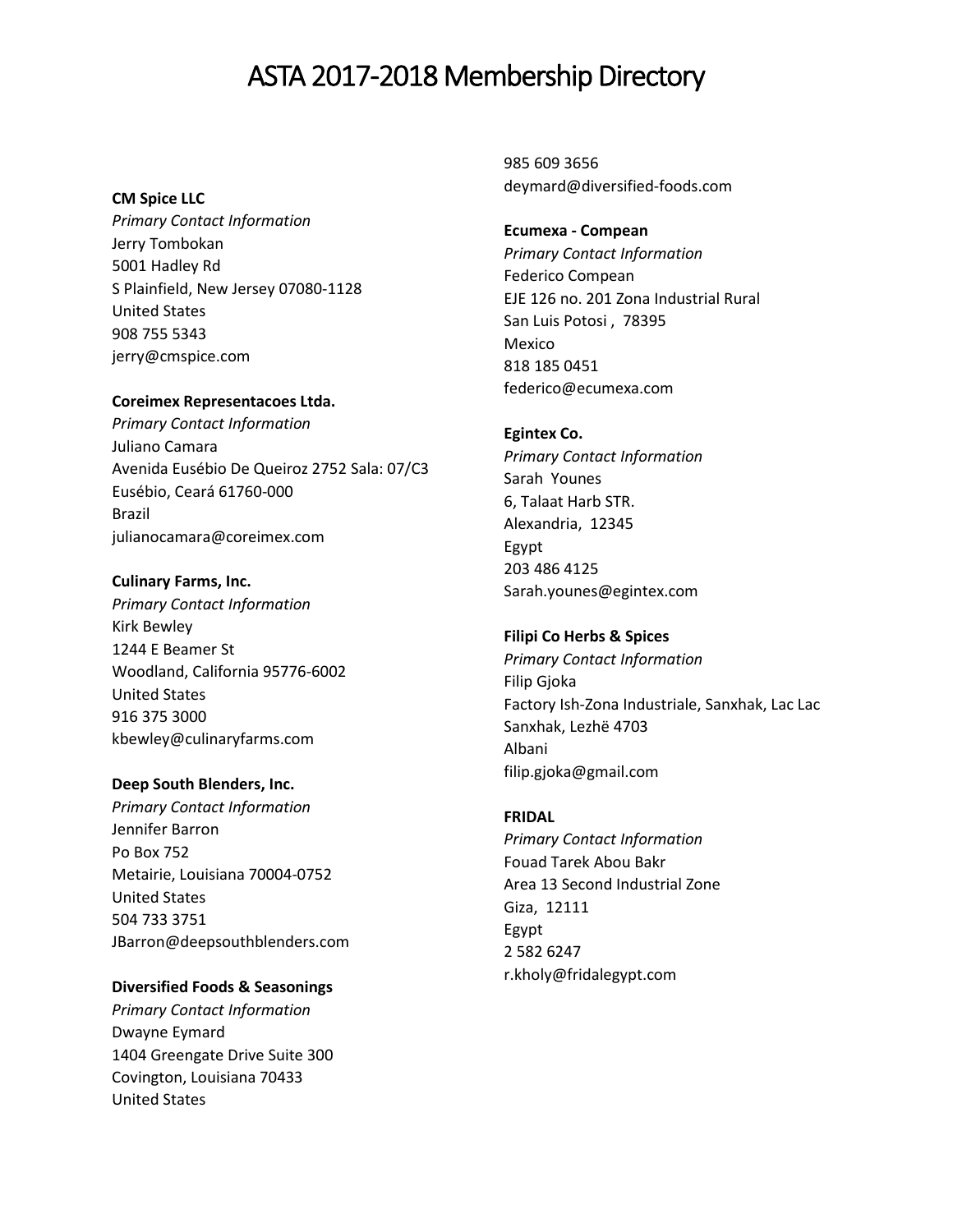#### **Frontier Co-op**

*Primary Contact Information* Cole Daily 3021 78th St North Liberty, Iowa 52317 United States 319 248 5180 cole.daily@frontiercoop.com

#### **Fuchs North America/Fitco**

*Primary Contact Information* Joseph Fuchs 9740 Reisterstown Rd Owings Mills, Maryland 21117-4120 United States 443 544 1285 jfuchs@fuchsnorthamerica.com

#### **Gel Spice**

*Primary Contact Information* Marie Czok 48 Hook Rd Bayonne, New Jersey 07002-5007 United States gel\_spice\_marie@yahoo.com

#### **Givaudan Flavors Corp.**

*Primary Contact Information* Bob Antenucci 1199 Edison Dr Cincinnati, Ohio 45216-2265 United States 630 588 2226 [bob.antenucci@givaudan.com](mailto:bob.antenucci@givaudan.com)

# **Global Ingredients Sourcing, Inc.**

*Primary Contact Information* Sharon Dolev 1241 Adams Street, Suite 1040 Saint Helena, CA 94574-1925 United States

415-260-7678 globalingredients@gmail.com

# **Golden Hill Ingredients**

*Primary Contact Information* Marshall Eldred 2646 Frankfort Ave Louisville, Kentucky 40206-2572 United States 502 365 9919 meldred@ghingredients.com

#### **Griffith Foods**

*Primary Contact Information* Greg Metschke 512 Durham Dr Frankfort, Illinois 60423-9714 United States 312 203 1358 gmetschke@griffithfoods.com

#### **Grupo Mexquitic, S.A. DE C.V.**

*Primary Contact Information* Michael Abramson Periferico Norte No. 1980 Fraccion LA Angostura San Luis Potosi, 78117 Mexico 312 876 7100 maabramson@maabramson.com

#### **Harmoni International Spice Inc.**

*Primary Contact Information* Bob Costamagna 881 S Azusa Ave City Industry, California 91748-1028 United States 626 330 1550 Blpmagna@aol.com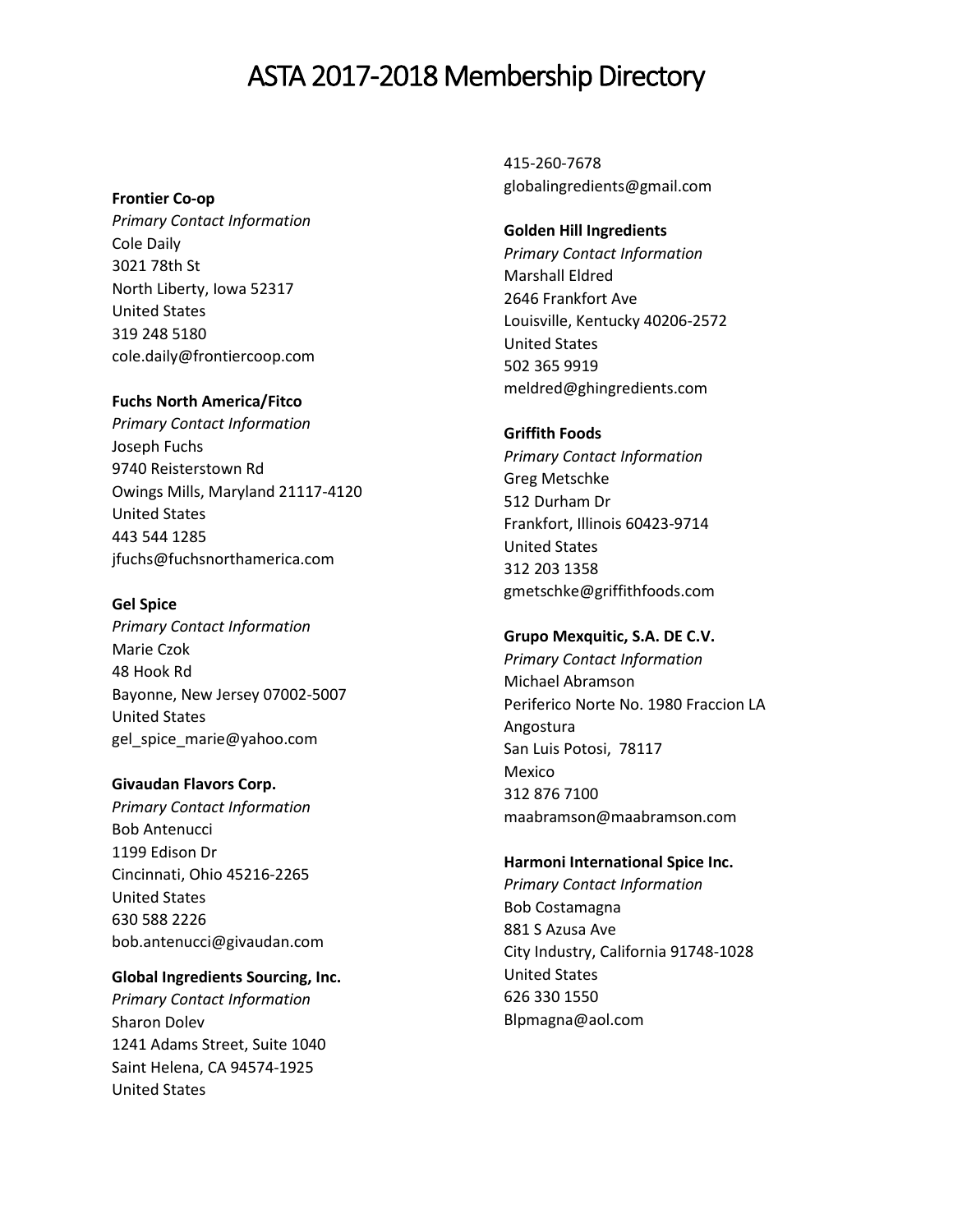# **Harris Spice Co., Inc.**

*Primary Contact Information* Peter Shah 3110 E Miraloma Ave Anaheim, California 92806-1906 United States 714 507 1919 peter@harrisspice.com

# **Herbo Spice, S.L.**

*Primary Contact Information* Francisco Illan Romero Poligono Industrial Oeste Parcela 26/14-A, Apdo, 100 San Gines MURCIA, 30.169 Spain 968 882 873 francisco@herbospice.com

# **Herbs Egypt**

*Primary Contact Information* Rabie Abbas 26th Faysal Giza Cairo , 12151 Egypt 233 8260 86 rabie@herbsegypt.com

# **High Quality Organics, Inc.**

*Primary Contact Information* Raju Boligala 12101 Moya Blvd Reno, Nevada 89506-2600 United States rboligala@yahoo.com

#### **IBI LLC.**

*Primary Contact Information* Donald Ahrens 741 9th St S # Naples Naples, Florida 34102-6721 United States 802 734 6351 donahrens@mac.com

# **Illes Seasonings & Flavors**

*Primary Contact Information* Rick Illes 2200 Luna Rd Ste 120 Carrollton, Texas 75006-6559 United States 214 689 1300 rilles@illesfoods.com

# **Ingredientes Naturales Seleccionados S.L.**

*Primary Contact Information* Luis Hernandez Vera Finca La Almazara Santa Ana-Cartagena, Murcia 30319 Spain 968 161 500 Luis.Hernandez@ingrenat.com

# **ITC Limited - ABD - Ltd.**

*Primary Contact Information* Nitin Thomas P.O. Box 317 G.T. Road Guntur, 52204 India 967 600 0977 nitin.thomas@itc.in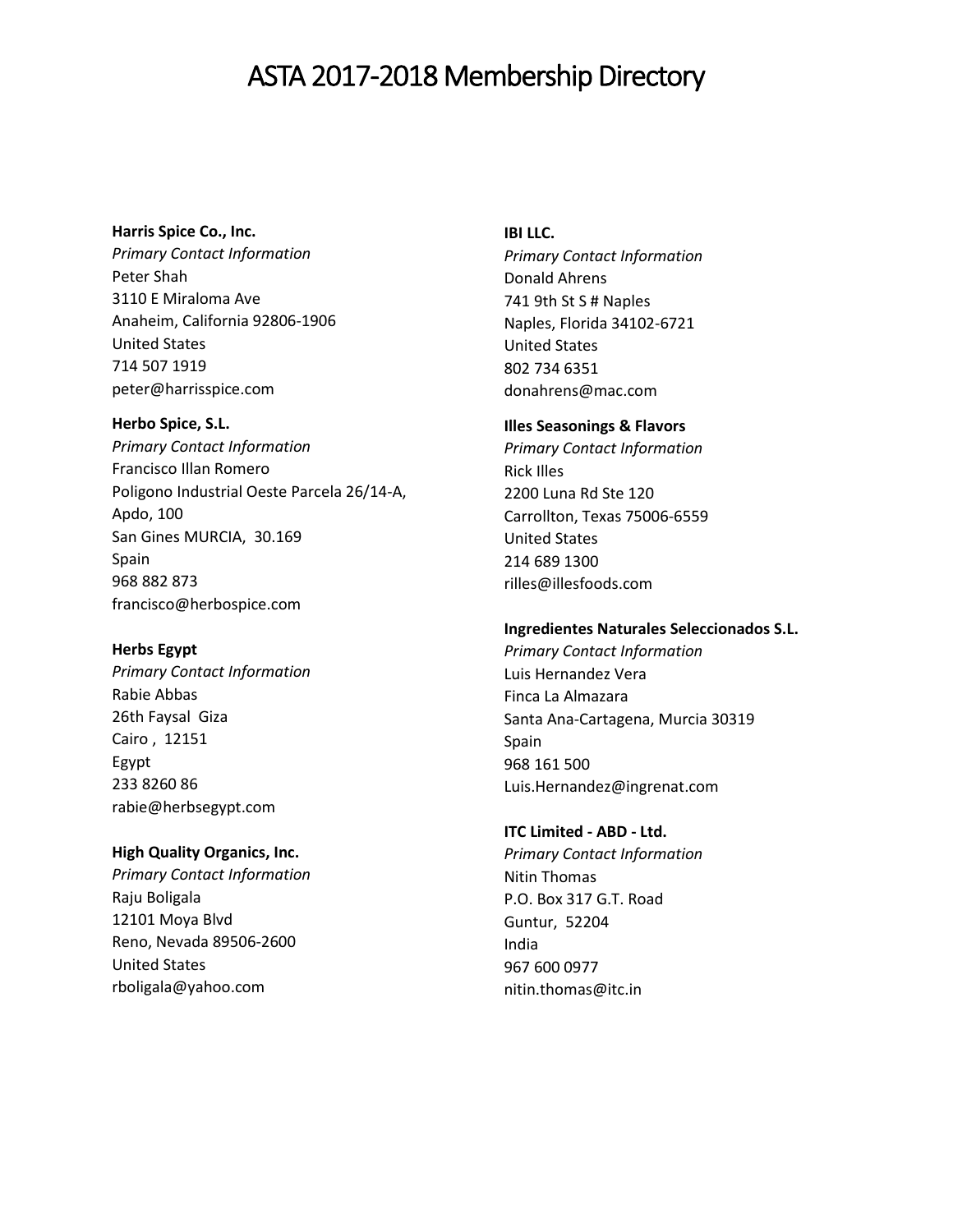#### **J.R. Watkins**

*Primary Contact Information* J.R. Rigley 150 Liberty St Winona, Minnesota 55987-3707 United States 952 955 8210 jr.rigley@jrwatkins.com

#### **John H. Elton, Inc.**

*Primary Contact Information* Ron Elton 11821 Queens Blvd Forest Hills, New York 11375-7201 United States 718 520 8900 rone@jhelton.com

# **Joseph Adams Corporation**

*Primary Contact Information* Patrick Adams Po Box 583 Valley City, Ohio 44280-0583 United States 330 225 9135 patjosaco2@frontier.com

# **Juan Jose Albarracin, S.A.**

*Primary Contact Information* Jose Albarracin Ctra. Madrid Km. 387.3 Pol. Ind. Cabezo Cortado Espinardo, Murcia 30.1 Spain 968 879 504 jose.albarracin@jjalbarracin.com

#### **Jupiter Commodities, Inc.**

*Primary Contact Information* Geoff Johnson 725 N Highway A1A Ste D105 Jupiter, Florida 33477-9513 United States 561 744 8909 jupiter.spices@gmail.com

#### **K.H.L. Flavors, Inc.**

*Primary Contact Information* Peter Landes 5925 63rd St Maspeth, New York 11378-3436 United States 718 894 8200 plandes@khlf.com

# **Kalsec, Inc.**

*Primary Contact Information* Gary Augustine 3713 W Main St Po Box 50511 Kalamazoo, Michigan 49006-2842 United States 269 349 9711 GAugustine@kalsec.com

#### **Kalustyan Corporation**

*Primary Contact Information* Kerri Goad 855 Rahway Ave Union, New Jersey 07083-6633 United States 908 688 6111 kerri@kalustyan.com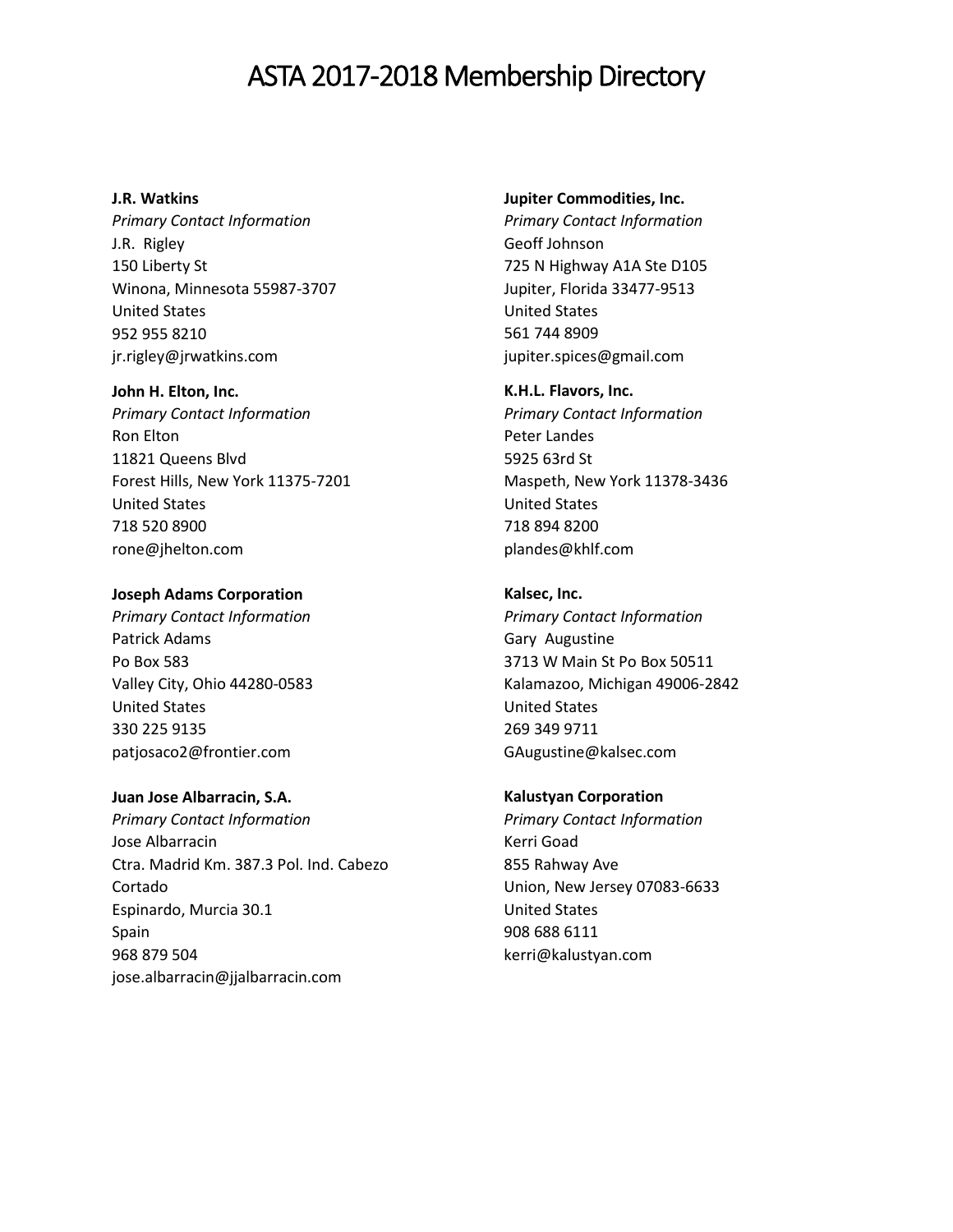#### **Kraeuter Mix GmbH**

*Primary Contact Information* Christoph Mix Wiesentheider Str 4 Abtswind, 97355 Germany 938 320 4240 cm@kraeuter-mix.de

#### **Kutas Group**

*Primary Contact Information* Kazim Gurel 1140 Sok Zeytinlik No. 57 Yenisehir, İzmir 35120 **Turkey** 232 433 2312 Kazim\_gurel@kutas.com.tr

#### **L&C Distributing, Inc.**

*Primary Contact Information* Robert Gonzalez 2324 Loma Ave S El Monte, California 91733-2520 United States 626 579 5678 robertg@lcdistributing.com

**Life Spice Ingredients**  *Primary Contact Information* Michael Masterangelo 13118 W Trails End Ct Homer Glen, Illinois 60491-8166 United States 312 274 0073 michael@lifespiceingredients.com

#### **Ludwig Mueller Co., Inc.**

*Primary Contact Information* Neil Caplan 366 N Broadway Ste 204 Jericho, New York 11753-2000 United States 516 394 8181 neilc@ludwigmueller.com

#### **MANE Inc.**

*Primary Contact Information* Bridget McElfresh 2501 Henkle Dr Lebanon, Ohio 45036-7794 United States 513 248 9876 bridget.mcelfresh@mane.com

# **McClancy Seasoning Co.**

*Primary Contact Information* Dave Zoglman One Spice Road Fort Mill, South Carolina 29715 United States 803 548 2366 dave.zoglman@mcclancy.com

**McCormick & Co., Inc.** *Primary Contact Information* Roger Lawrence 211 Schilling Cir Hunt Valley, Maryland 21031-1102 United States 410 771 7351 roger\_lawrence@mccormick.com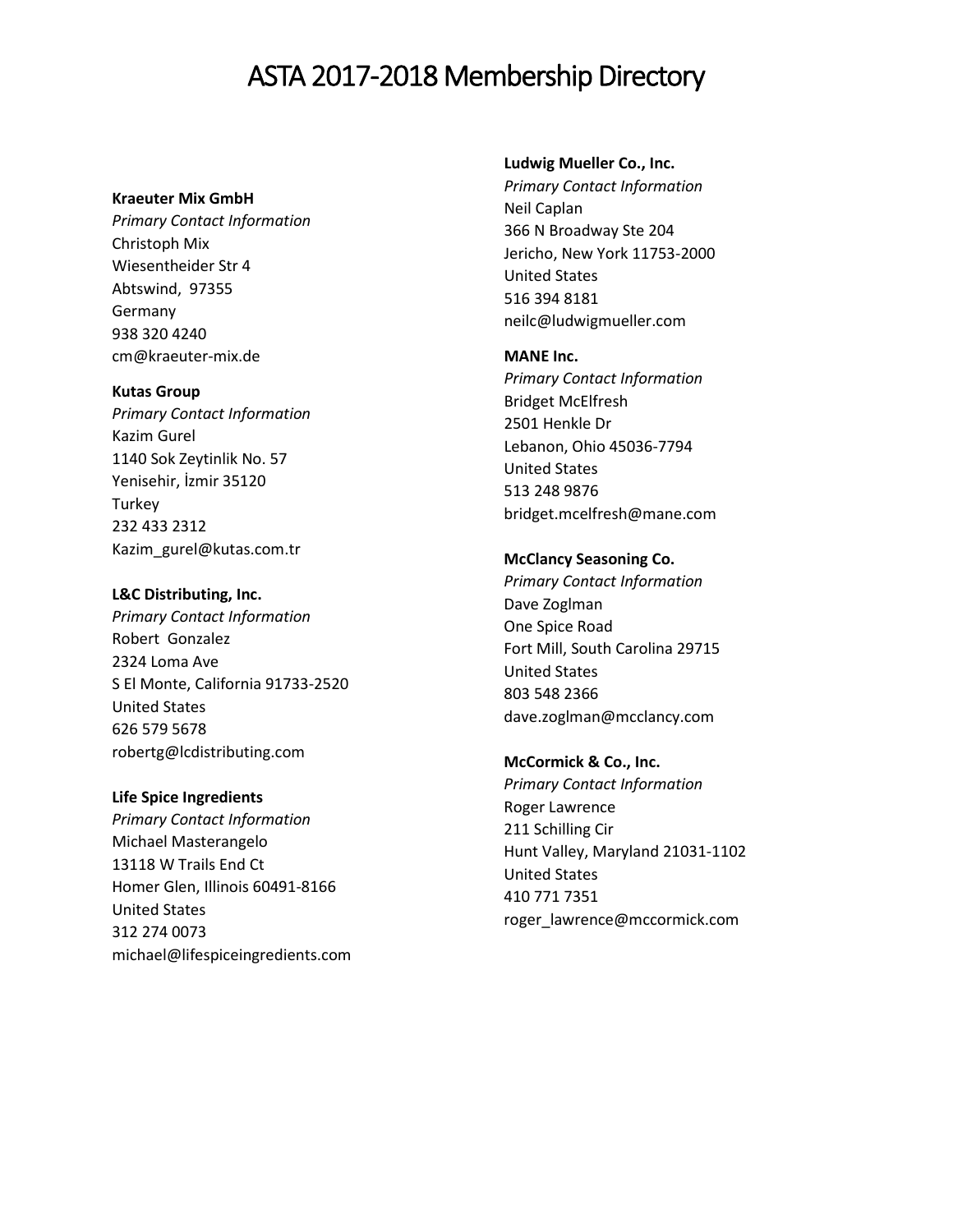### **McCormick Global Ingredients Ltd**

*Primary Contact Information* Neil Dickens 31919 SMB 31 George Town, KY11208 Cayman Islands 345 814 4119 neil\_dickens@mccormick.com

#### **Millar Importacao e Exportacao**

*Primary Contact Information* James Cherry Av. Eldes Scherrer Souza 2001 Cep Laranjeiras, 29165-680 Brazil james.cherry@millar.com.br

# **Mincing Overseas Spice Company**

*Primary Contact Information* Manoj Ruparelia 10 Tower Rd Bldg Kn Dayton, New Jersey 08810-1571 United States 732 355 9944 manoj@mincing.com

# **Ministry of Agriculture-Export Division**

*Primary Contact Information* Byron Henry Marcus Garvey Drive PO Box 504 Kingston, Jamaica, Jamaica 876 923 8878 exportpimento@cwjamaica.com

#### **Morris J. Golombeck, Inc.**

*Primary Contact Information* Avi Golombeck 960 Franklin Ave Brooklyn, New York 11225-2403 United States 718 284 3505 avi@golombeckspice.com

#### **Morton & Bassett Spices**

*Primary Contact Information* Morton Gothelf 1400 Valley House Dr Ste 100 Rohnert Park, California 94928-4935 United States 415 883 8530 Mgothelf@aol.com

#### **Nabil Mohamed Morsi Co.**

*Primary Contact Information* Wahdan Morsi Abou Dokhan, Beba, BenSuefi Suef, 62611 Egypt herbs@almorsico.com

# **Nedspice Group**

*Primary Contact Information* Alfons Van Gulick Weena 260 Rotterdam, 3012 NJ Netherlands 1 028 01380 avgulick@nedspice.com

#### **Olam Spices and Vegetable Ingredients**

*Primary Contact Information* Vinayak Narain 205 E River Park Cir Ste 310 Fresno, California 93720-1572 United States 559 446 6481 vinayak@olamnet.com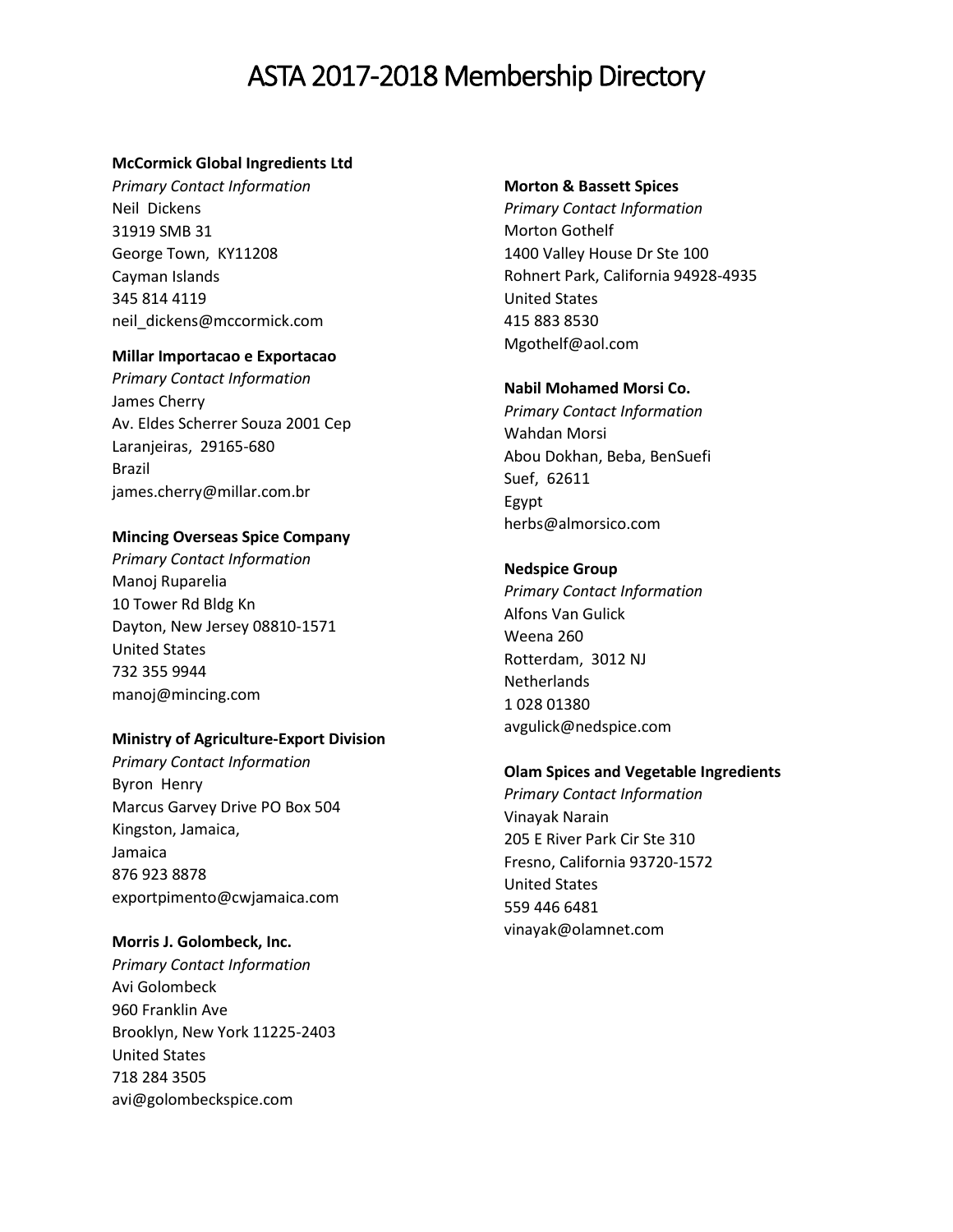#### **Olde Thompson**

*Primary Contact Information* Jeff Shumway 3250 Camino Del Sol Oxnard, California 93030-8998 United States 805 983 0388 jshumway@oldethompson.com

#### **Oregon Spice Company**

*Primary Contact Information* Patty Boday 13320 Ne Jarrett St Portland, Oregon 97230-1093 United States 503 238 0664 patty@oregonspice.com

# **Organic Spices Inc.**

*Primary Contact Information* John Chansari 4180 Business Center Dr Fremont, California 94538-6354 United States 510 440 1044 john@organicspices.com

### **Pacific Basin Partnership Inc.**

*Primary Contact Information* Mark Barnett 30b Ba Trieu St 3rd Floor Hoan Kiem, Ha Noi 10000 Vietnam 849 034 0432 markbarnett@pbpspice.com

#### **Paprimur, S.L.**

*Primary Contact Information* Carlos Navarro-Quercop C/Baco 24 Fortuna, Murcia, 30620 Spain 968 687 0000 calidad@paprimur.es

#### **Pax Spices and Labs**

*Primary Contact Information* Tom Tharayil 15235 Nubia St Baldwin Park, California 91706-1925 United States 626 856 1640 providence@paxspices.com

# **Peppers America**

*Primary Contact Information* Fernando Romero CALLE MADRESELVA #231 DPTO. 104 Lima 1, LIMA33 Peru 199 814 1003 fromero@peppers-america.com

# **Pimursa S.L.**

*Primary Contact Information* Jose Sanchez Finca Lo Navarro, 10 Cabezo De Torres, Murcia 30110 Spain 968 879 999 jmsanchez@pimursa.es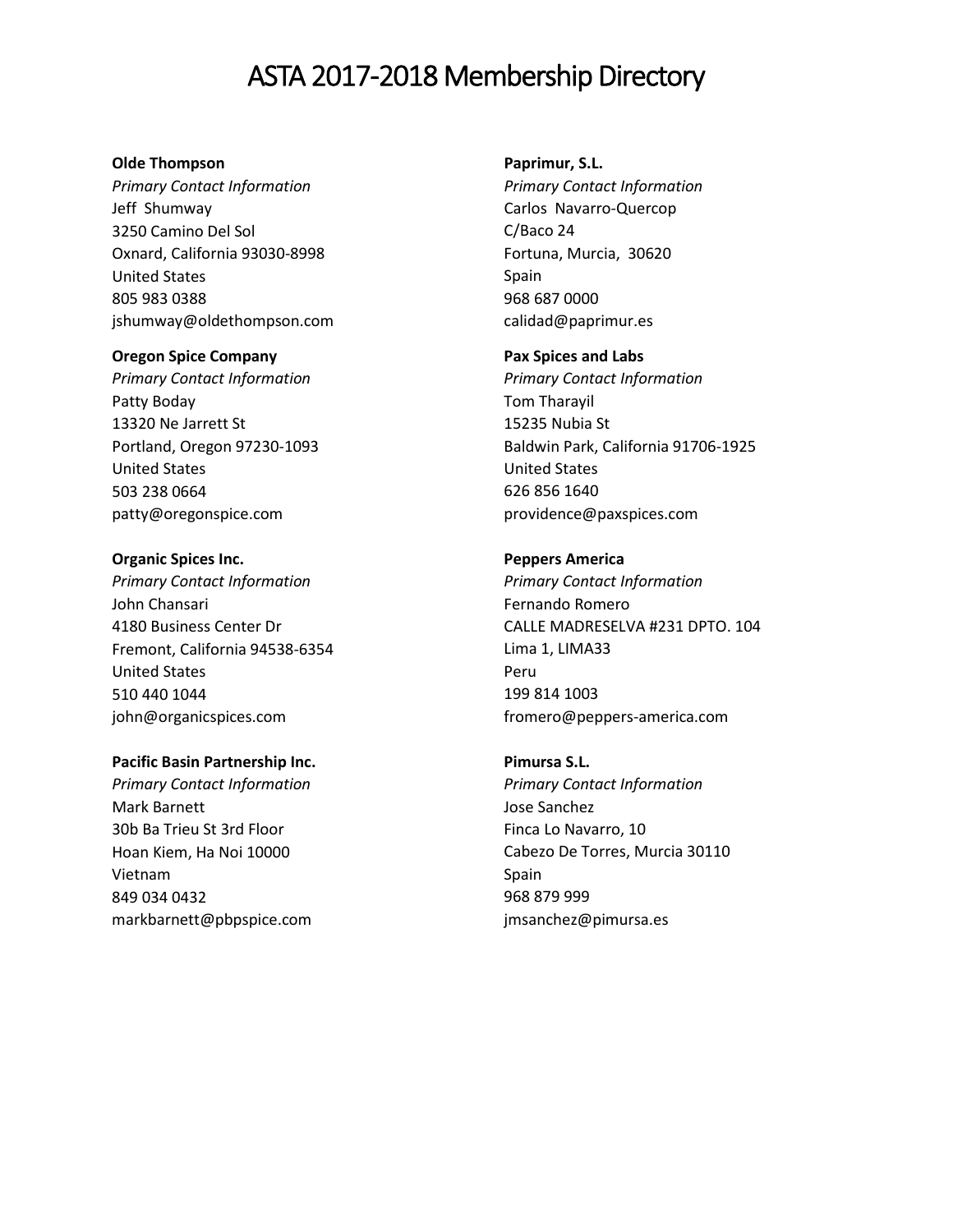### **Polytrade International, Inc.**

*Primary Contact Information* Stephen Bermingham 255 Golden Beach Dr Golden Beach, Florida 33160-2224 United States 305 705 9989 polytrad@bellsouth.net

# **Proveedores de Ingenieria Alimentaria SA DE CV**

*Primary Contact Information* Ricardo Madrigal Ave. Industrias #140 Fracc. PIMSA Ote. Kronos Parque Industrial Apodaca, 66600 Mexico 811 253 9990 rmadrigal@piasa.com

# **PT East Indian Agency Products**

*Primary Contact Information* Masakazu Shiga 14-15 Nihonbashi-Odenmacho Chuo-ku, Tokyo 103-0011 Japan 336 656 224 masakazushiga2014@gmail.com

#### **PT. Gorom Kencana**

*Primary Contact Information* W Winarto Jalan Tanjungsari Mas No. 1 Surabaya, 60187 Indonesia 852 240 53201 winarto@hotmail.com.hk

#### **Pure Ground Ingredients**

*Primary Contact Information* Stacy Kixmiller 2500 Arrowhead Dr Ste 1 Carson City, Nevada 89706-0791 United State stacy@puregroundingredients.com

# **Ramon Sabater, S.A.**

*Primary Contact Information* Pepe Sabater Alto De Las Atalayas, 231 Cabezo de Torres, Murcia 30110 Spain 968 879 900 psabater@rsabater.com

# **Riega Foods**

*Primary Contact Information* Brad Gampper 3517 Enterprise Dr Ste C Kansas City, Missouri 64129-1693 United States brad@riegafoods.com

#### **Rumi Spice**

*Primary Contact Information* Kimberly Jung 1400 W 46th St Chicago, Illinois 60609-3212 United States kimberly@rumispice.com

### **S.A. Rawther Spices Cp, Ltd.**

*Primary Contact Information* Anish Rawther Government Recognised Export House 17 2nd Fl 4th Main 4th Block Tumukur Rd Goraguntepalya, 056 022 India anish@rawther.co.in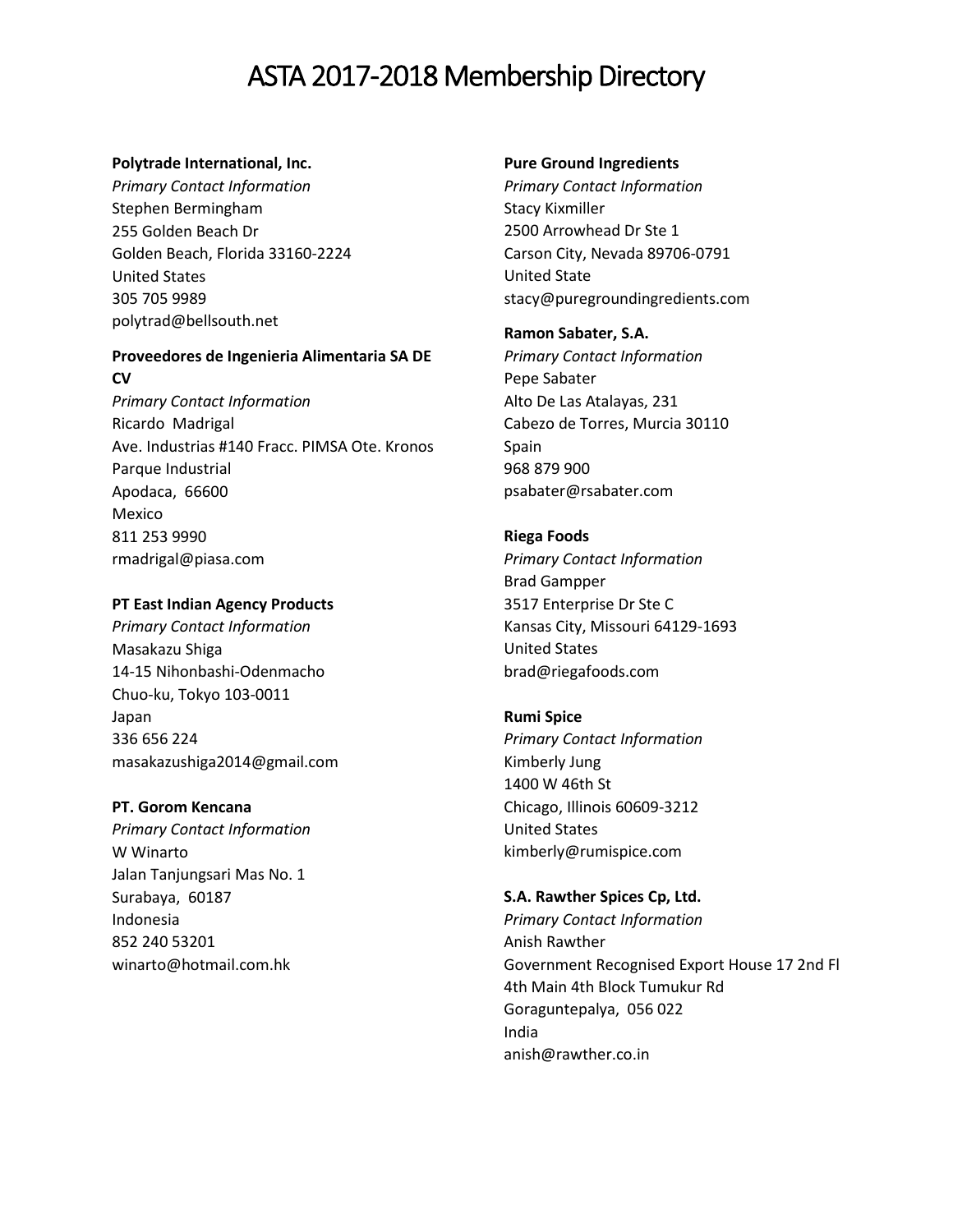#### **San Francisco Herb Company**

*Primary Contact Information* Daniel Rejas 250 14th St San Francisco, California 94103-2420 United States daniel@sfherb.com

**Santis S.A.R.L.** *Primary Contact Information* Khalid Bennani 7 Rue Abou Ghaleb Chiani Casablanca , 20100 Morocco santis@santis-co.com

# **Saratoga Food Specialties**

*Primary Contact Information* Laurel Cady 771 W Crossroads Pkwy Bolingbrook, Illinois 60490-3513 United States 630 993 8722 lcady@smithfield.com

#### **Seco Spice Company**

*Primary Contact Information* Edward Ogaz 6440 Vista Valley Trl Las Cruces, New Mexico 88007-6069 United States 575 233 9000 secospice@secospice.com

#### **Sensient Natural Ingredients**

*Primary Contact Information* Ryan Goularte 151 S Walnut Rd Ofc Box Turlock, California 95380-5127 United States 209 634 6235 ryan.goularte@sensient.com

#### **Shandong Garlic Company**

*Primary Contact Information* Eric Lee 88 E Main St Ste H303 Mendham, New Jersey 07945-1832 United States 908 766 6555 e.lee@shandong-garlic.com

#### **Shashi Foods Inc.**

*Primary Contact Information* Rajay Shah 55 Esandar Drive Toronto, Ontario M4G4H2 Canada 416 645 0611 rajay@clarius.ca

#### **Silva International, Inc.**

*Primary Contact Information* Kent DeVries 523 N Ash St Po Box 571 Momence, Illinois 60954-1335 United States 815 472 3535 kdevries@silva-intl.com

#### **Sinopaprika Co., Ltd**

*Primary Contact Information* Frank Zou Room 2308,Building 4,No.12 Liaoyangdong Road,Qingdao Qingdao, Shandong 266035 China sales@sinopaprika.com

**Smith and Truslow** *Primary Contact Information* Jean Gleason 3225 E 42nd Ave Denver, Colorado 80216-4106 United States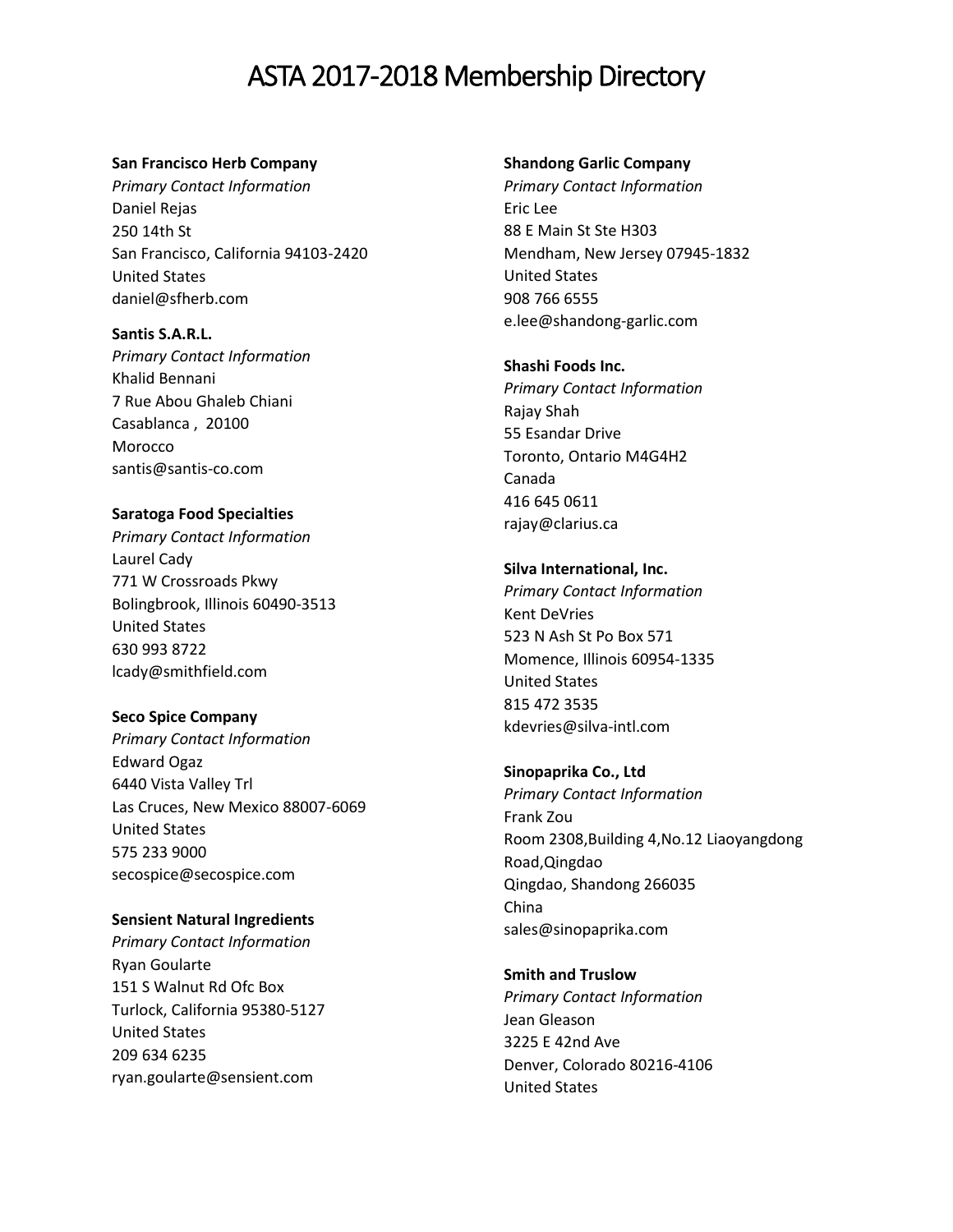jgleason@smithandtruslow.com **Southeastern Mills, Inc.** *Primary Contact Information* Dianne Tallent 333 Old Lindale Rd Se Rome, Georgia 30161-6769 United States 706 290 8308 dtallent@semills.com

#### **Soya International**

*Primary Contact Information* Sonu Arora 100 Duffy Ave Ste 510 Hicksville, New York 11801-3636 United States 516 690 7692 sonu.arora@soya-group.com

# **Spice Chain Corporation**

*Primary Contact Information* Tom Schmidt 9 Elkins Rd E Brunswick, New Jersey 08816-2006 United States 732 518 1100 toms@spicechain.com

#### **Spice Land**

*Primary Contact Information* Bishara Sirafim Street 34, Block 13013, Part #1 Obour City Cairo, 11828 Egypt 461 03 9014 bishara\_sirafim@spiceland.com.eg

#### **Steamlab Sterilization Food A.S.**

*Primary Contact Information* Ceren Yuksel Aegean Free Trade Zone Kursad Sk. No 15 Gaziemir, Izmir , **Turkey** 530 060 1124 ceren.yuksel@steamlab.com.tr

# **Synthite Industries Ltd.**

*Primary Contact Information* George Paul 1006 S Euclid Ave Oak Park, Illinois 60304-2012 United States synthite@synthite.com

#### **Tampico Spice Company, Inc.**

*Primary Contact Information* Richard Martinez 5941 S Central Ave Po Box 1229 Los Angeles, California 90001-1128 United States 323 235 3154 richard@tampicospice.com

# **The Celestial Seasonings Div**

*Primary Contact Information* Doug Brandmier 4600 Sleepytime Dr Boulder, Colorado 80301-3284 United States 303 581 1220 doug.brandmier@hain.com

**The Doug Jeffords Company, Inc.** 

*Primary Contact Information* McKinley Thomason 116 Seaboard Ln Franklin, Tennessee 37067-8218 United States 615 373 0044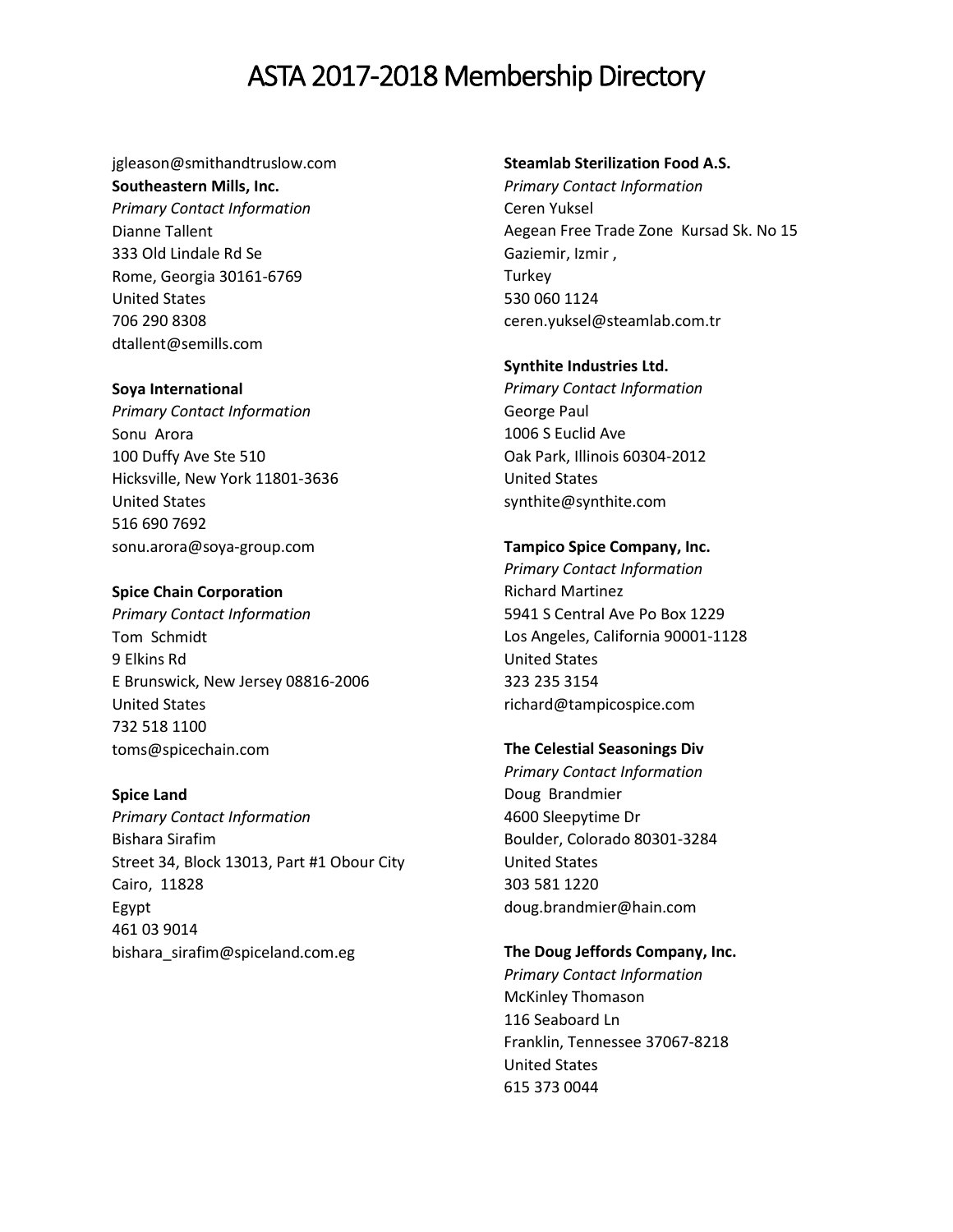mckinley@dougjeffords.com

# **The Spice House, Ltd.**

*Primary Contact Information* Tom Erd 1941 Central St Evanston, Illinois 60201-2277 United States 414 258 7727 tom@thespicehouse.com

# **The Spice Hunter, Inc.**

*Primary Contact Information* Eric Stever 184 Suburban Rd Sn Luis Obisp, California 93401-7502 United States 805 597 8940 estever@spicehunter.com

### **Transit Trading Corp.**

*Primary Contact Information* Gilda Tennenbaum 196 W Broadway # 198 New York, New York 10013-2901 United States 212 925 1020 ttcspices@aol.com

# **Trilogy Essential Ingredients**

*Primary Contact Information* Rob Haedrich 4620 Mercedes Dr Belcamp, Maryland 21017-1223 United States 410 612 0691 RHAEDRICH@CITRUSANDALLIED.COM

### **United Garlic Ingredients, Inc.**

*Primary Contact Information* Bob Tice 1545 Crossways Boulevard Suite 250 Alexandria, Virginia 22320 United States 757 777 3548 bob.tice@unitedgarlic.com

# **Vicente Bravo S.L.**

*Primary Contact Information* Vicente Bravo Pujante C. Cortado Espinardo, Murcia 30100 Spain 968 880 998 mail@vicentebravo.com

# **WBT Tarim Urunleri AS**

*Primary Contact Information* Ergin Civan Organize Sanayi Bolgesi 2 Cadde Yenilcoy, Antalya 7190 **Turkey** 242 258 1030 ergin@wbttarim.com

# **Webb James SRL**

*Primary Contact Information* Alessandra Mannozzi Via Delle Cateratte 84 Int. 11 Livorno, 57122 Italy 586 884 282 purchasing@webbjames.com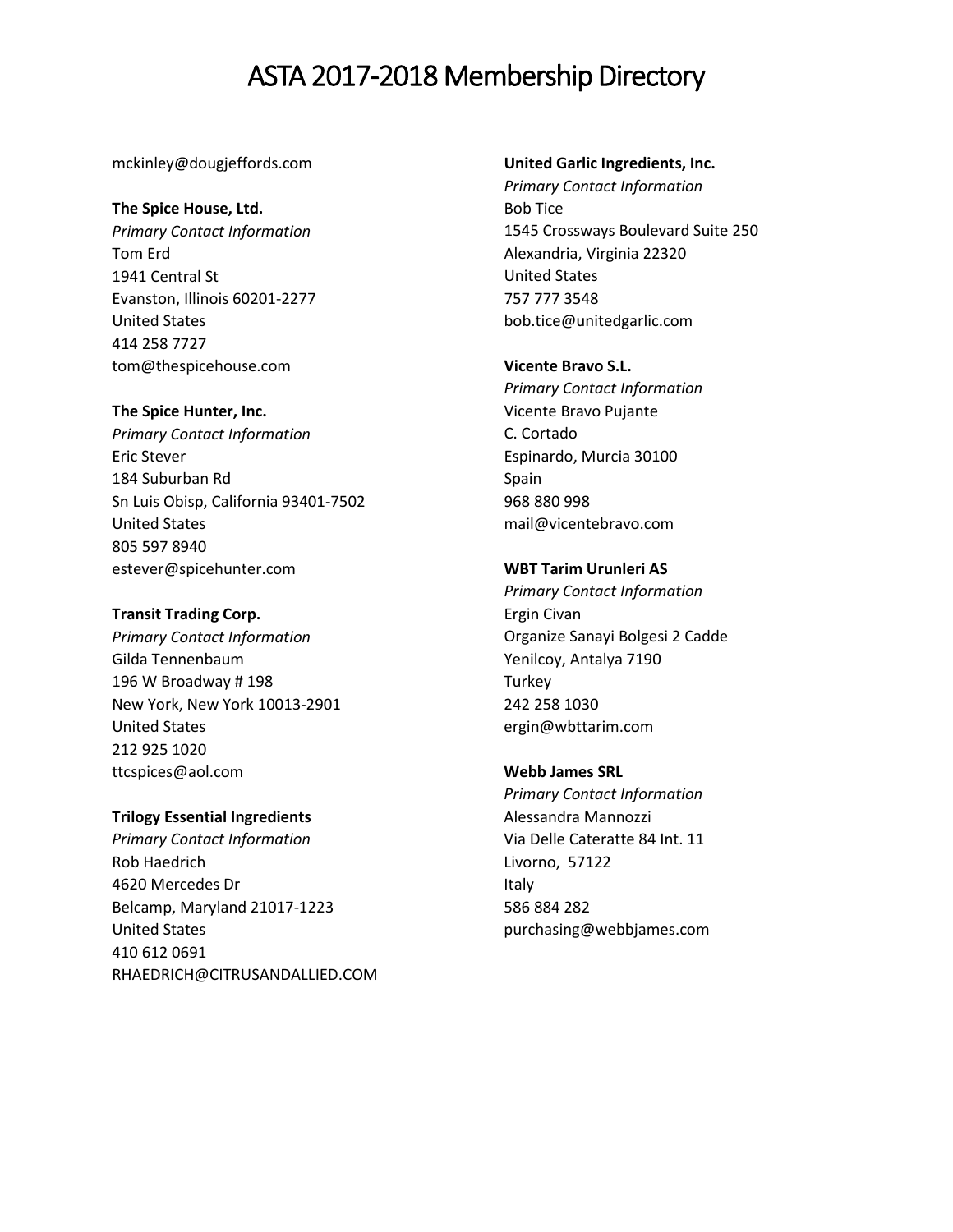# **Winfield (Linyi) Food Co., Ltd.**

*Primary Contact Information* Wei Si Zhang Xixijiang Village, Xingiao Town Linyi, Shandong China 222 311 7028 zhangweisi@cn-winfield.com

#### **Wixon Inc.**

*Primary Contact Information* Colin Keating 1390 E Bolivar Ave St Francis, Wisconsin 53235-4506 United States 414 769 3000 colin.keating@wixon.com

# **Wm. E. Martin & Sons Co., Inc.**

*Primary Contact Information* Spencer Martin 55 Bryant Ave Ste 300 Roslyn, New York 11576-1158 United States 516 605 2444 spencer@martinspices.com

# **Woodland Foods**

*Primary Contact Information* Randy Kleiboer 36928 N Deer Trail Dr Lake Villa, Illinois 60046-6732 United States 847 693 7675 rkleiboer@woodlandfoods.com

# **Worlee NaturProdukte Gmbh**

*Primary Contact Information* Michiel Blijdenstein Grusonstr 22 Hamburg, 22113 Germany 40 733 330 mcblijdenstein@worlee.de

# Associate Members

# **AGRONORTE, S.A.**

*Primary Contact Information* Osmond Maduro Edificio La Paz #206 Bulevar Los Proceres Tegucigalpa, Francisco, Honduras 504 223 68893 osmond.maduro@invilp.com

# **Agusa Inc.**

*Primary Contact Information* Jeff Babb 1055 S 19th Ave Lemoore, California 93245-9747 United States 559 924 4785 jeff.babb@agusa.biz

# **Anders Mattsson Agentur**

*Primary Contact Information* Anders Mattsson Box 2043 Hovas, SE-43602 Sweden 312 852 40 a.mattsson@mattsson-agentur.se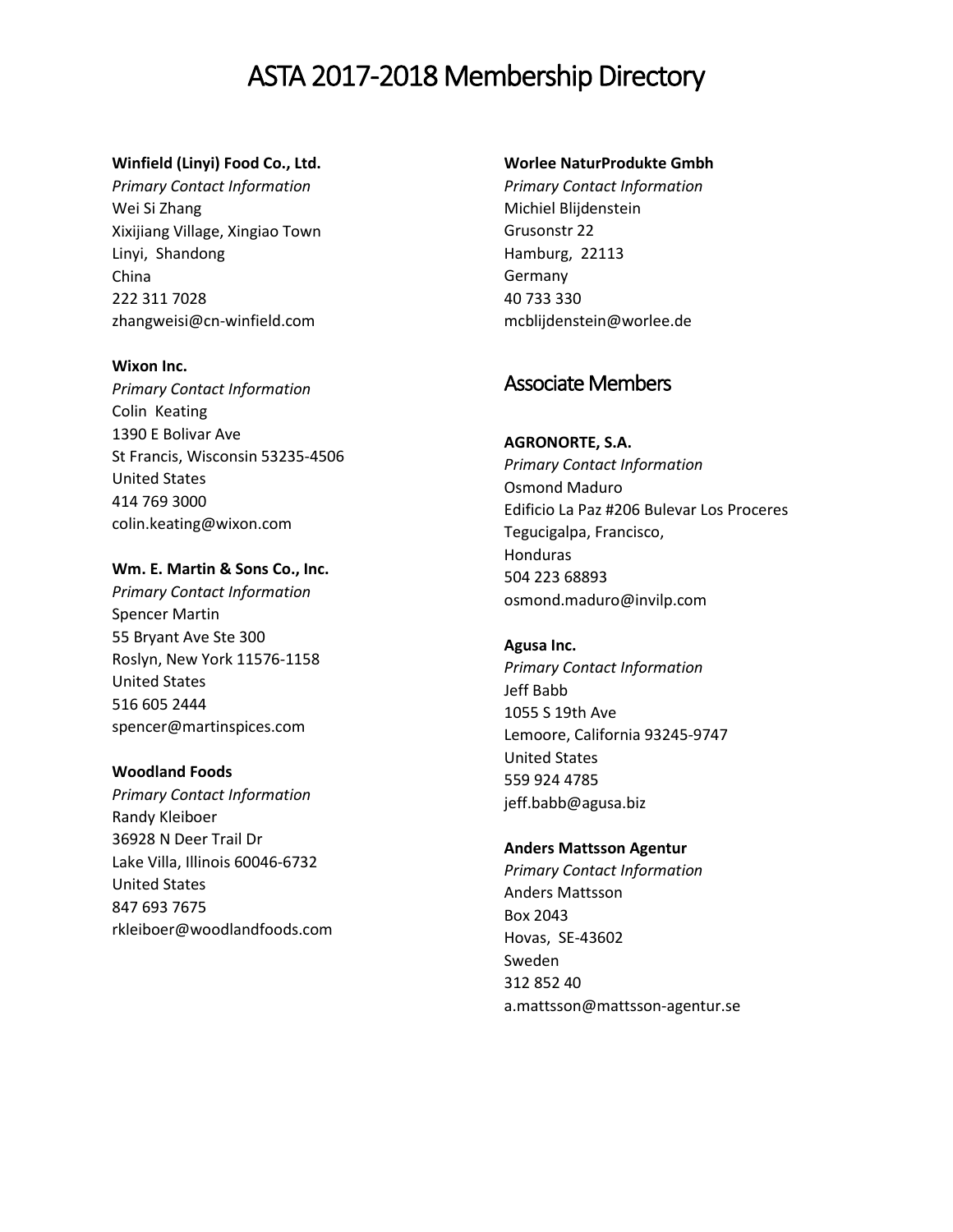# **Biomerieux Industry**

*Primary Contact Information* Joy Dellaringa 595 Anglum Rd Hazelwood, Missouri 63042-2320 United States 314 910 1059 joy.dellaringa@biomerieux.com

# **Bioo Scientific Corporation**

*Primary Contact Information* Lance Ford 7050 Burleson Rd Ste 308 Austin, Texas 78744-3202 United States 512 707 8993 lford@biooscientific.com

# **BRC Global Standards**

*Primary Contact Information* Sebnem Karasu 55 E Monroe St Ste 3800 Chicago, Illinois 60603-6030 United States 847 521 6942 sebnem.karasu@brcglobalstandards.com

#### **British Pepper And Spice Co Ltd**

*Primary Contact Information* John Hill Rhosili Road Brackmills Northampton, NN4 7AN **Netherlands** john.hill@britishpepper.co.uk

#### **Buhler Group**

*Primary Contact Information* Aidin Milani 2385 Arch Airport Rd Ste 300 Stockton, California 95206-4405 United States 209 983 8400

aidin.milani@buhlergroup.com **C.A.P.S. Inc.** *Primary Contact Information* Elizabeth Harszy 13080 Hollenberg Dr Bridgeton, Missouri 63044-2409 United States 314 739 2002 eharszy@capsinc.net

# **Certified Laboratories, Inc.**

*Primary Contact Information* Martin Mitchell 65 Marcus Dr Melville, New York 11747-4232 United States 516 576 1400 mmitchell@800certlab.com

# **Cosmed Group-ETO Sterilization**

*Primary Contact Information* Karen Burns 2500 Brunswick Ave Linden, New Jersey 07036-2497 United States 908 862 7077 kburns@cosmedgroup.com

# **Egeon Ltd.**

*Primary Contact Information* Deniz Sensoy Bostanlı Mah. 2009. Sokak No:23/2 Karsiyaka, İzmir 35540 **Turkey** 905 327 11 deniz.sensoy@egeonimpex.com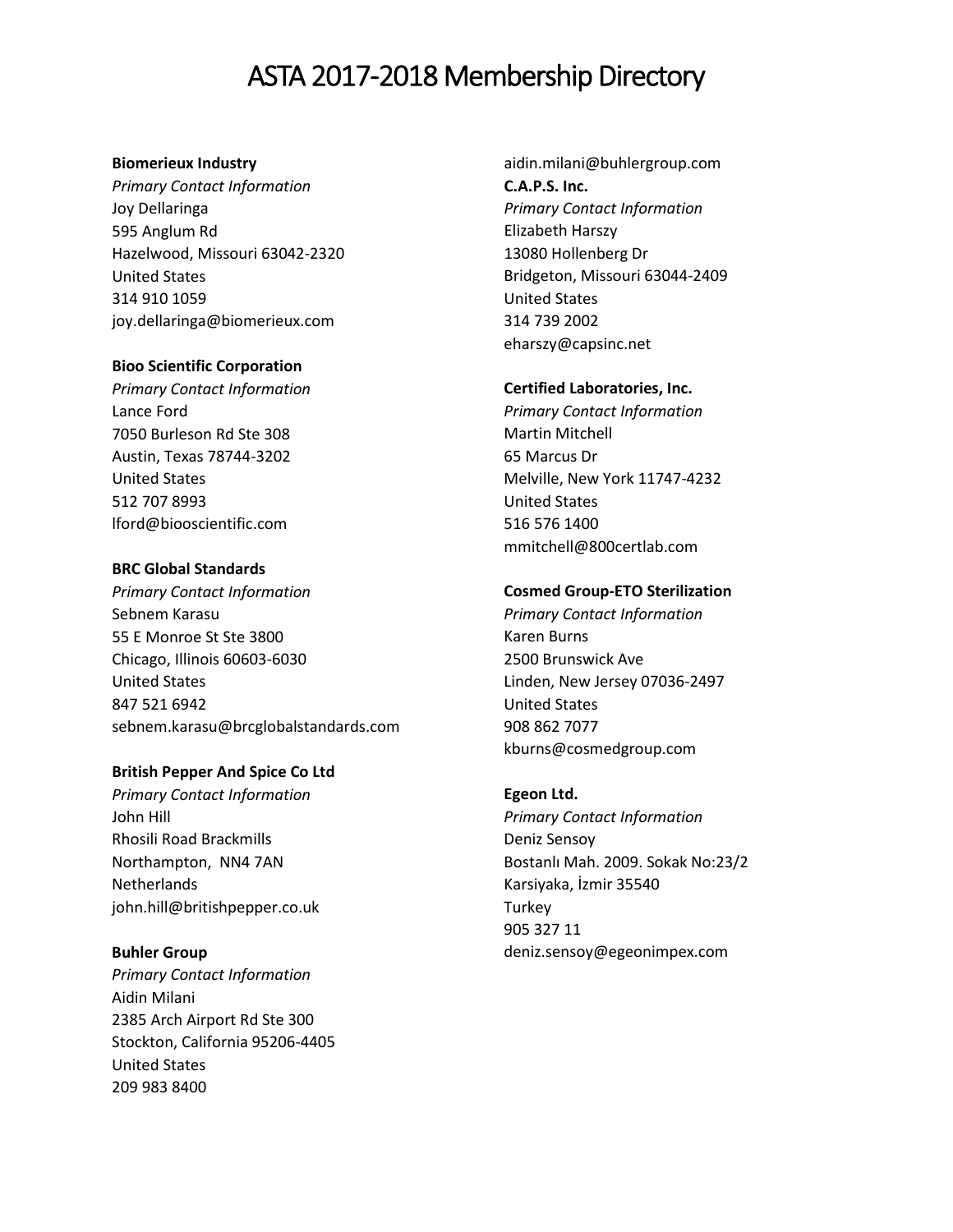# **El Clarin Spices, S.L.**  *Primary Contact Information* Pepe Luis Sanchez PO Box 20 Cabezo De Torres, Murcia, 30110 Spain 965 976 307 pepeluis.sanchez@el-clarin.com

**Eurofins** *Primary Contact Information* Carlos Navarro 8900 Beckett Rd West Chester, Ohio 45069-7054 United States 515 245 3590 carlosnavarro@eurofinsus.com

# **Food Safety Net Services**

*Primary Contact Information* Alex Brandt 199 W Rhapsody Dr San Antonio, Texas 78216-3105 United States 210 340 8870 alex.brandt@fsns.com

#### **Freddy Hirsch Group**

*Primary Contact Information* Julia Strydom Chr 11th Ave and Voortrekker Rd Maitland Cape Town, United States 270 222 12 julie.strydom@freddyhirsch.co.za

#### **G.S. Hall & Company, Ltd.**

*Primary Contact Information* Charles Hall 2 Carmont Place Mount Wellington, Auckland 1060 New Zealand 927 007 25 Charles.hall@gshall.co.nz

#### **Glendale Warehouse & Distribution Corp.**

*Primary Contact Information* Frank Collette 742 Old Post Rd Edison, New Jersey 08817-4895 United States 732 516 1555 frank@glendalewh.com

#### **Heifer International**

*Primary Contact Information* Suzanne Munson 1 World Ave Little Rock, Arkansas 72202-2863 United States 501 410 3860 suzanne.munson@heifer.org

#### **Hormel Foods Corporation**

*Primary Contact Information* Brent Brehmer 1 Hormel Pl Austin, Minnesota 55912-3673 United States 507 437 5614 bdbrehmer@hormel.com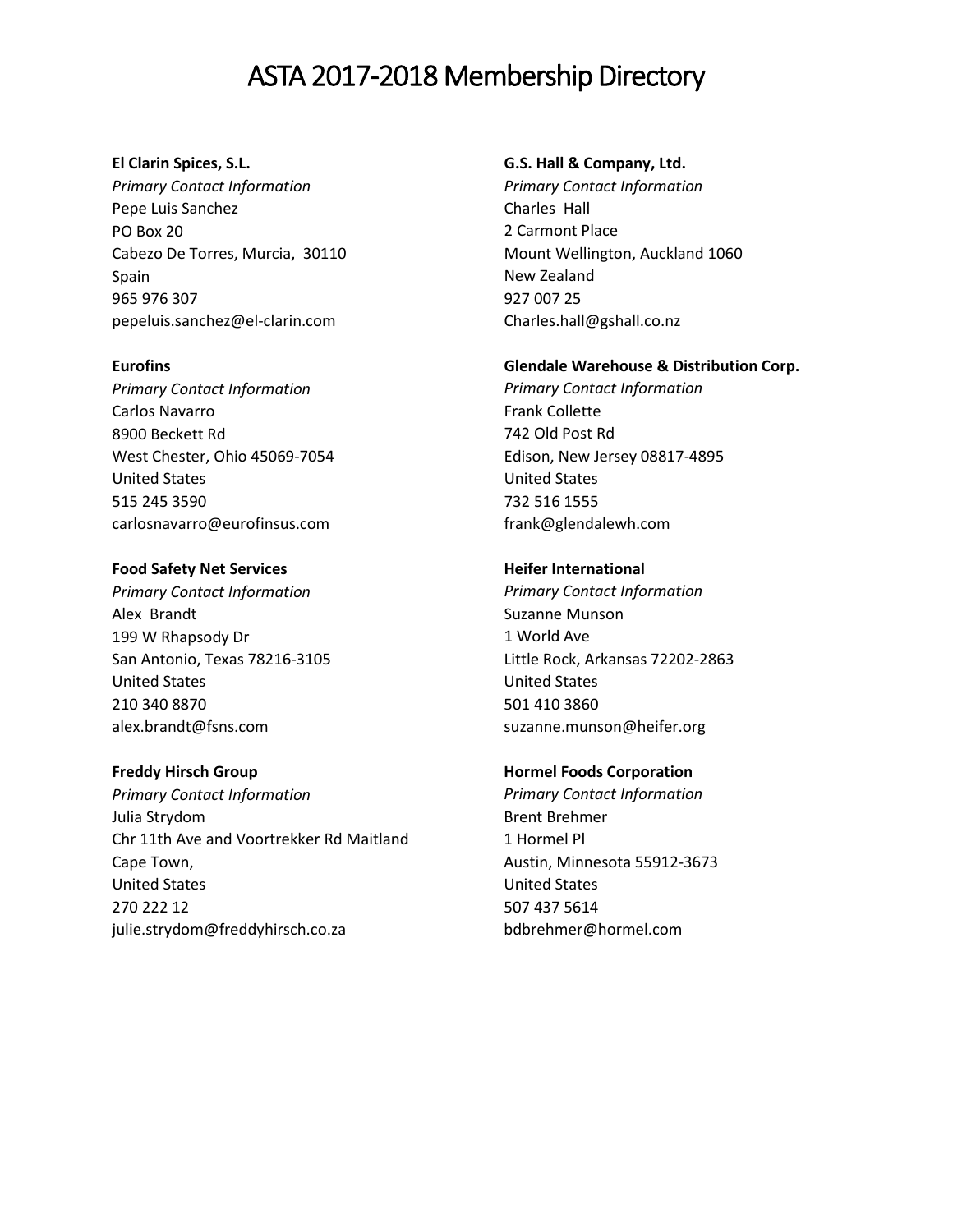#### **IMCD US, LLC**

*Primary Contact Information* Alison Azar 14725 Detroit Ave Ste 300 Lakewood, Ohio 44107-4124 United States 216 228 8900 amazar@mfcachat.com

#### **J.M. Huber Corporation**

*Primary Contact Information* Tricia Szymanski 709 Haddon Rd Wilmington, Delaware 19808-4423 United States 302 234 4612 tricia.szymanski@huber.com

#### **Johanson Transportation**

*Primary Contact Information* Larry Johanson 6446 Fairway Ave Se Ste 170 Salem, Oregon 97306-1443 United States 559 458 2200 [ljohanson@johansontrans.com](mailto:ljohanson@johansontrans.com)

#### **Ken Lehat & Associates, Inc.**

*Primary Contact Information* Ken Lehat 145 Hook Creek Blvd. Valley Stream, NY 11581-2205 516 532 7259 ken@kenlehat.com

#### **K. Kobayashi & Co., Ltd.**

*Primary Contact Information* Hiroshi Kobayashi P.O. Box 318 Kobe Port Kobe, 651-0191 Japan 783 218 431 kk-kobe@k-kobayashi.com

#### **Kellogg Co.**

*Primary Contact Information* Derrick Townsend 2 Hamblin Ave E Battle Creek, Michigan 49017-3560 United States 269 961 2505 derrick.townsend@kellogg.com

# **Manufacturas Ceylan Ltd.**

*Primary Contact Information* Juan Margarit Calle Traginers No. 6 Poligono Vara de Quart Valencia, 46014 Italy 349 6379 8800 export.import@ceylan.es

#### **Mars Foods Australia**

*Primary Contact Information* Alison Hoolihan 4 Corella Close P.O. Box 397 Wyong, New South Wales 2259 Australia 243 89 671 alison.hoolihan@effem.com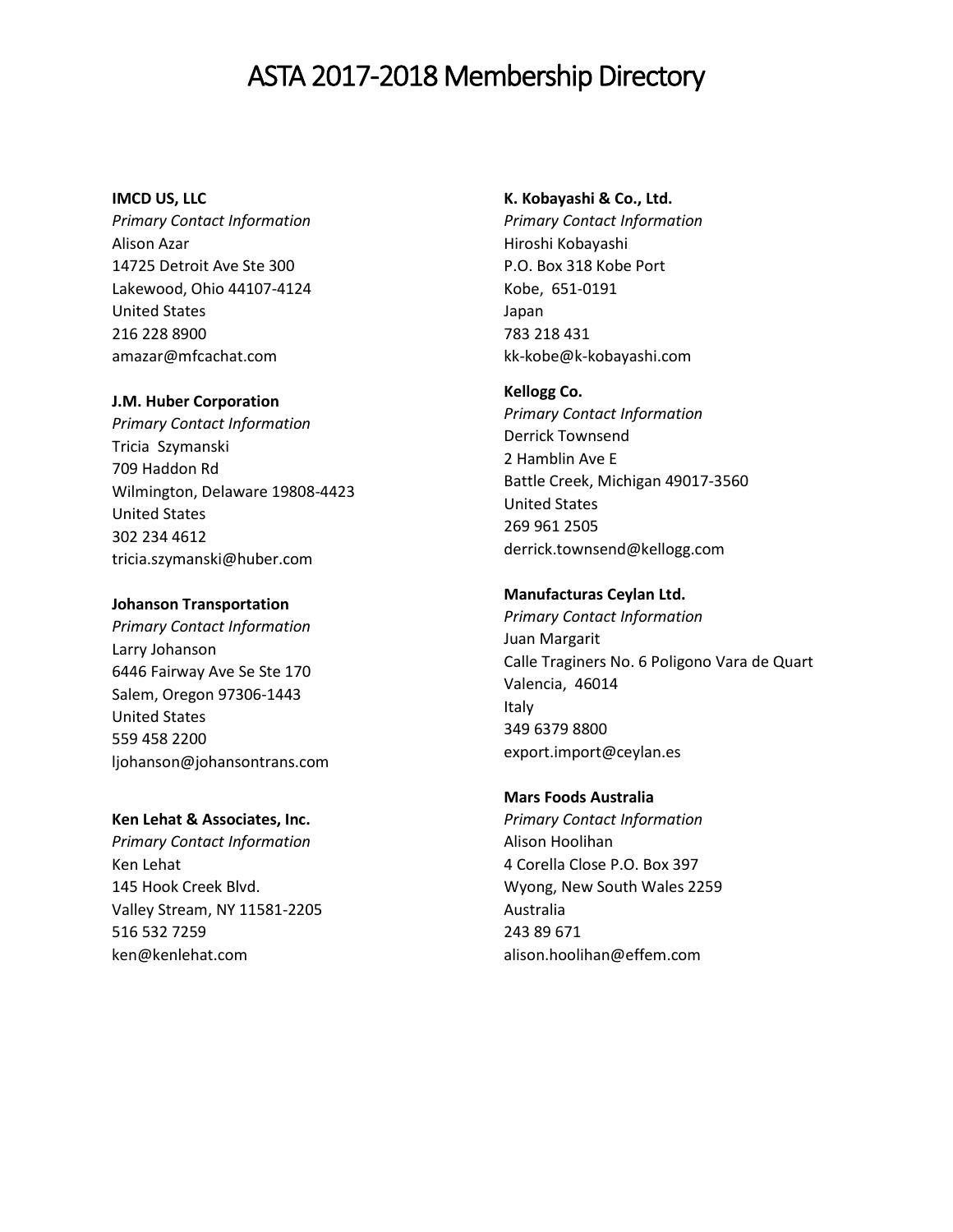#### **MateriaMed Gmbh**

*Primary Contact Information* Ghazal Ghorbani Josefstadterstarbe 43-45 Vienna, 1080 Austria g.ghorbani@materiamed.at

# **Merieux NutriSciences**

*Primary Contact Information* John Szpylka 119 Seville Ct Address Line 2 Schererville, Indiana 46375-2467 United States 312 532 9738 john.szpylka@mxns.com

#### **Microtrol Sterilisation Services Private Limited**

*Primary Contact Information* Vikram Kalia Kiroalani Estate, Saki Vihar Road Mumbai, 400 072 India 222 857 0097 vikram@microtrol-india.com

#### **Nador Inc.**

*Primary Contact Information* Maxim Beaulieu 625 Rue Marais VANIER, Quebec G1M 2Y2 Canad maxim.beaulieu@nador.ca

**NAPASOL A.G.** *Primary Contact Information* Kari Graber Binningerstrasse 95 Allschwil 1, CH-4123 Switzerland 701 478 3020 kari.graber@napasol.com

#### **NOVOLYZE**

*Primary Contact Information* Jena Roberts 185 Alewife Brook Pkwy Cambridge, Massachusetts 02138-1100 United States 695 440 877 jr@novolyze.com

# **PepsiCo**

*Primary Contact Information* Kathy Kent-Riggs 7701 Legacy Dr Plano, Texas 75024-4002 United States 972 334 4297 kathy.riggs@pepsico.com

# **Profile Industries**

*Primary Contact Information* Steve DeJong Po Box 370 Rogers, Minnesota 55374-0370 United States 763 428 5858 steve@profile-ind.com

**Raphanel System SLU**  *Primary Contact Information* Carmen Andreo Cl. Jose Alarcon No. 7 Pol 1ND Carezo Murcia , 30100 Spain raphanel@raphanel.com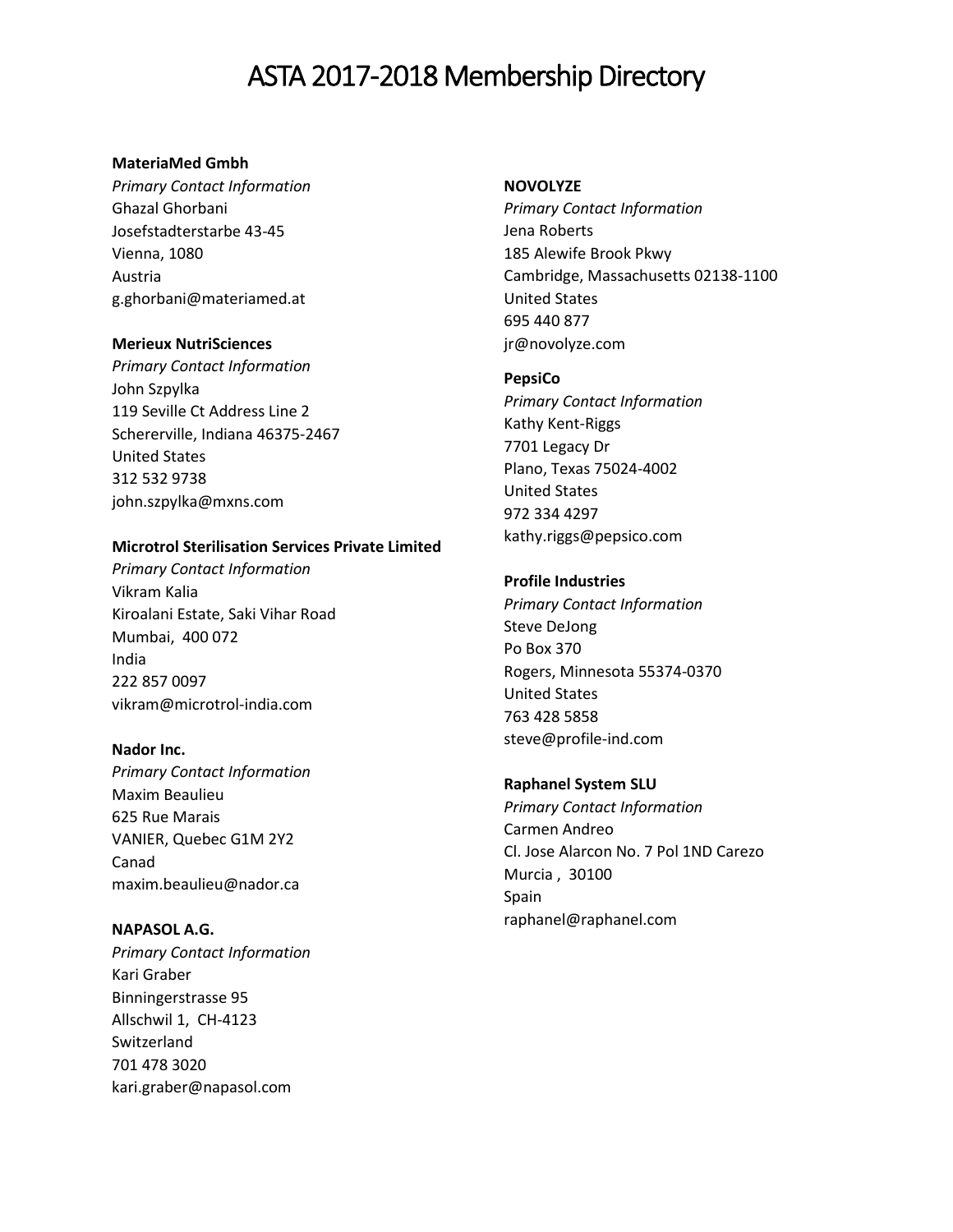#### **Roka Bioscience**

*Primary Contact Information* Phillip Berry 2825 Gabriella St Unit 613 Downers Grove, Illinois 60515-3992 United States 908 605 4673 pberry@rokabio.com

**S.C. Ion Mos S.R.L.** *Primary Contact Information* Andreea Badanoiu Rovine Str. 3 Bl. 65, Sect. 2 Bucharest, 721682 Romania 213 522 211 andreea.badanoiu@ionmos.eu

**Safesteril/ETIA** *Primary Contact Information* Aaron Norris 7930 N 700 E Tippecanoe, Indiana 46570-9613 United States 574 353 7855 usa@safesteril.com

# **SGS North America**

*Primary Contact Information* Kevin Edwards 12 Vale Dr Mountain Lks, New Jersey 07046-1433 United States 973 461 7903 kevin.edwards@sgs.com

#### **Solina Denmark**

*Primary Contact Information* Kjeld Danielsen Neils Bohrs Vej 55 Stilling Skanderborg, 8660 Denmark 892 67888 kjeld.danielsen@solina-group.dk

# **Spices Board (Ministry of Commerce and Industry -**

*Primary Contact Information* K.R.K. Menon Sugandha Bhavan Palarivattom PO, N H By-Pass Cochin, Kerala 682 025 India 484 233 3610 ssqc@indianspices.com

# **Sterigenics International, Inc.**

*Primary Contact Information* Steve Markus 1541 Via Cassia Henderson, Nevada 89052-4122 United States 402 315 7978 smarkus@sterigenics.com

# **TCI International Ltd.**

*Primary Contact Information* Simon Cripps Ember House 35-37 Creek Road East Melesey, KT8 9BE United Kingdom 208 979 7797 simon.cripps@tci-international.com